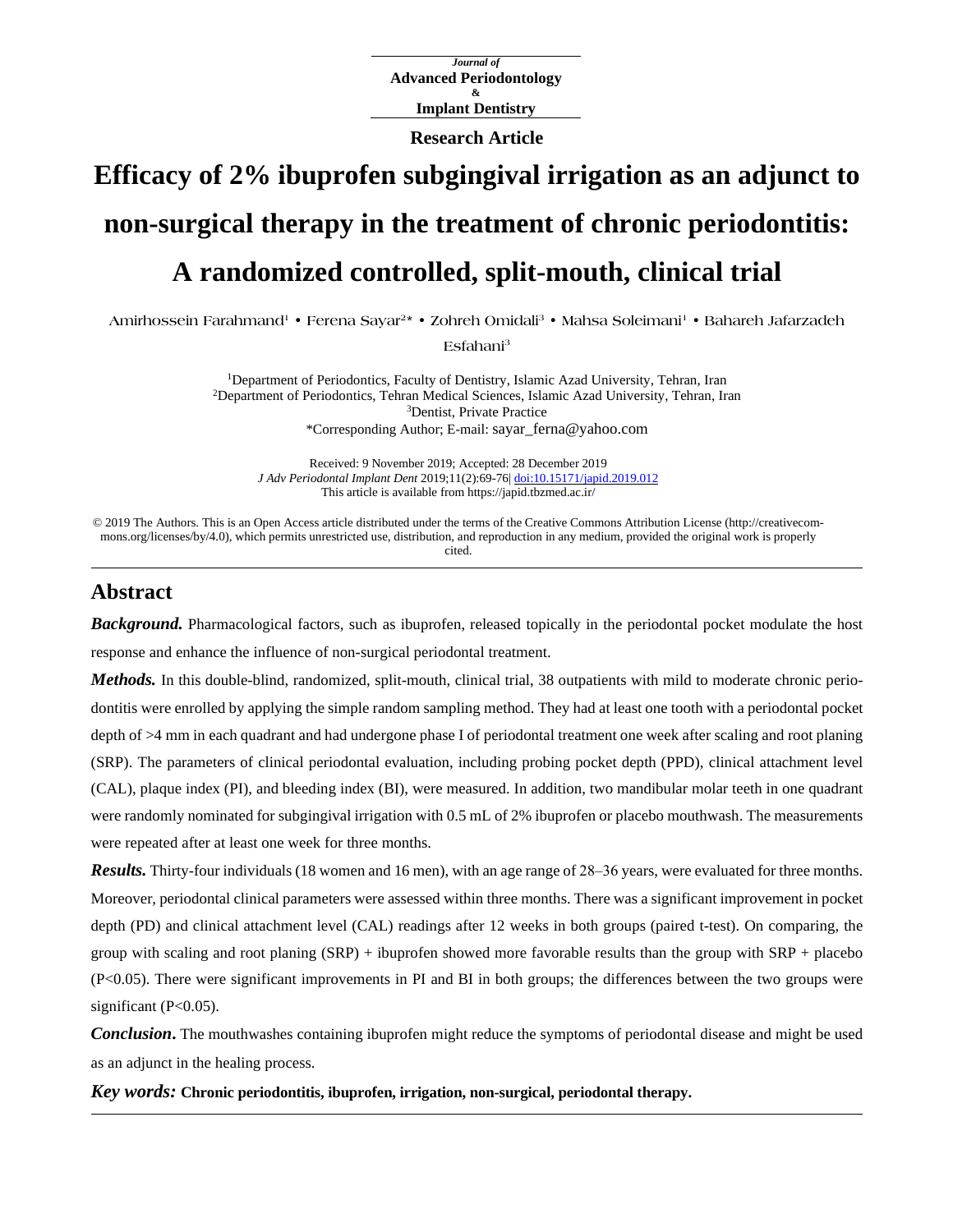# **Introduction**

Chronic periodontitis is an infectious disease<br>
marked by periodontal pocket formation that remarked by periodontal pocket formation that results in the inflammation and destruction of periodontal tissues. <sup>1</sup> It is well known that periodontal disease mainly progresses due to bacterial infection; however, the initiation and progression of the disease can vary among objects in terms of genetic predisposition, systemic status, and environmental effects. 2-4 There is a large body of studies showing that both surgical and non-surgical periodontal treatments are effective against periodontitis by eliminating pathogenic dental plaque and calculus. <sup>5</sup> Non-surgical periodontal treatment reduces pocket depth (PD) and increases clinical attachment level (CAL) to some extent; 6,7 however, it cannot fill the bony defect. <sup>8</sup> In addition, some patients do not respond to traditional periodontal treatment, 9 or exhibit a highly elevated susceptibility to periodontal disease. <sup>10</sup> Assessment of the mechanisms underlying these events has shown that the immune response of patients seems to play a critical role in the extension and the manifestation of periodontal diseases. 11,12 The host modulation treatment is to restore the balance of pro-inflammatory or destructive mediators and anti-inflammatory or protective mediators to that seen in healthy patients. Host modulation treatment is a method believed to decrease tissue damage and maintain or even restore inflammatory tissues by altering host response agents.<sup>13</sup> However, non-steroidal anti-inflammatory drugs (NSAIDs) are known as inhibitors of the formation of Prostanoids (including prostaglandins and thromboxane), and this has been the source of much interest in the inhibitors of the host immune response to periodontal disease. Prostanoids are produced during the activation of the cyclooxygenase pathway to periodontal disease, which is associated with tissue destruction and bone loss. Investigators suggest that selective NSAIDs (COX-2 inhibitors) might reduce the bone loss associated with periodontitis; <sup>14</sup> additionally, host modulation using various therapeutic agents targeting the manipulation of the inflammatory pathway has been proposed as an adjunctive treatment with conventional periodontal therapy. 15-18 The latest survey determined that the use of NSAIDs in combination with mechanical periodontal therapy improved bone maintenance in treating patients with periodontal diseases. <sup>19</sup> Of all the various combinations of these, such as flurbiprofen, ibuprofen is readily absorbed through the gingival tissues. Moreover, the development of local NSAID formulations (e.g., gels, toothpaste, and rinses) with daily employment appears to be of particular interest. These products might result in a greater decrease in the

harmful systemic influences of non-selective NSAIDs in the long-term host modulation of periodontitis-susceptible subjects (20). Furthermore, studies have shown that prostaglandin production inhibitors, including non-steroidal anti-inflammatory drugs (NSAIDs), can influence this phase of bone loss in periodontal disease. <sup>21</sup> The current study aimed to evaluate the clinical effectiveness of subgingival irrigation with 2% ibuprofen as an adjunct to scaling and root planing (SRP) in patients with chronic periodontitis.

# **Methods**

# *Study Protocol and Selection of Patients*

This study was carried out as a single-center, examiner-blinded, randomized, split-mouth clinical trial, with a two-arm, parallel-group design, in three months. This study was undertaken to assess the clinical application of a combination plus locally applied ibuprofen (2%) mouthwash (made in the Faculty of Pharmaceutical Sciences, Islamic Azad University, Tehran, Iran) in combination with SRP versus  $SRP +$ placebo mouthwash. The clinical measures of periodontal disease were evaluated in patients attending the Department of Periodontics, Faculty of Dentistry, Islamic Azad University, Tehran, Iran. Thirty-eight patients of both genders, aged 28‒35 years, were selected, who were diagnosed with mild to moderate chronic periodontitis conforming to the 1999 Classification of Periodontal Diseases and Conditions with a probing depth >4 mm (Academy of Periodontology in 1999). 22

# *Inclusion Criteria*

The inclusion criteria consisted of a confirmed diagnosis of early moderate chronic periodontitis, at least two residual areas with a probing pocket depth (PPD) of >4 mm in two opposite quadrants, and CAL of  $\geq$ 1– 2 mm, at least 20 remaining teeth with two teeth in every mandibular quadrant. The clinical periodontal parameters were determined and recorded at baseline within seven days for 12 weeks in the selected teeth, at six locations in each tooth, using a periodontal probe (Williams Probe, Hu-Friedy, USA) by two calibrated masked investigators (periodontists). Pocket depths were defined as the distance from the gingival margin to the bottom of the pocket, and CAL was defined as the distance from the cementoenamel junction (CEJ) to the base of the pocket. PI was measured using a Silness & Löe index. 23,24 BoP was evaluated through visual inspection 30 seconds after probing according to Carter & Barnes (score 0: no bleeding after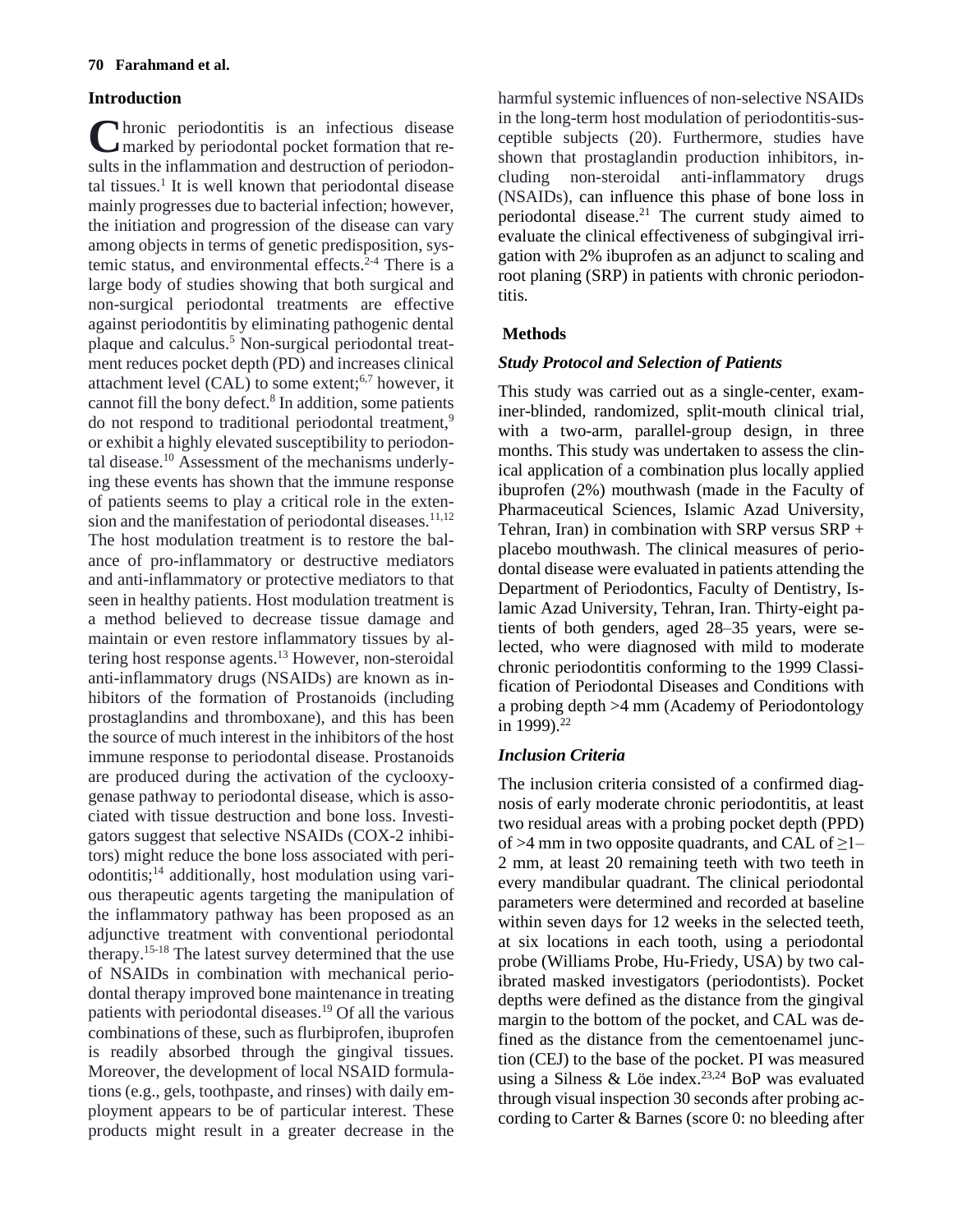#### **Subgingival Irrigation with 2% Ibuprofen Mouthwash 71**

probing; score 1: a single separate bleeding point becomes visible after probing). 25

# *Exclusion Criteria*

Patients with the following conditions were excluded: known hypersensitivity to the components of the formulation, those with systemic disease, pregnant and breastfeeding women, those undergoing orthodontic treatment, those with numerous dental bridges, those taking anti-inflammatory drugs, antibiotics, or immunosuppressive medicines in the latest three months, those wearing a partial denture, those with numerous carious lesions, those habitually smoking, and those with a history of periodontal surgery.

## *Intervention*

The periodontal clinical parameters were noted at the baseline. All the subjects received full-mouth SRP and polishing at baseline. Oral care instructions were given that included tooth brushing for two minutes twice a day with the modified Bass technique with a soft-bristled brush (soft toothbrushes protect gums and gingival margin against damage). Moreover, the subjects were randomly assigned to two groups of equal size. Group A received SRP combined with ibuprofen mouthwash; group B subjects were treated with SRP in combination with a placebo mouthwash. The periodontal pocket depth was defined at six areas per tooth; also, the left and right mandibular quadrants were allocated. In both categories, the mouthwashes (2% ibuprofen or placebo) were applied to all the periodontal pockets (pocket depth of >4 mm), using an insulin syringe with the blunt needle inserted into the bottom of the periodontal pocket; 0.5 mL of 2% ibuprofen mouth rinse was applied to each surface (distal, mid, and mesial) of the lower first and second molars. Then, all the pre- and post-treatment periodontal clinical parameters were registered by two investigators who were masked to the type of medication, while another clinician delivered the respective operations to both groups. The patients were recalled at 7-day intervals within three months to examine periodontal clinical parameters.

# *Sample Size*

Conforming to previous examinations, the sample size evaluation was based on identifying changes in the principal consequences of periodontal disease measurements – probing depth (PD) from the baseline to the end of the follow-up. The sample size of the study was calculated using "two-sample t-test sample size calculation" tab of MINITAB software, considering  $α=0.05$ ,  $β=0.05$ , a mean difference of 1.65, and pooled standard deviation=1.4. Finally, 17 subjects were necessary for each group.

# *Randomization and Blinding*

Randomization was carried out by one of the investigators who did not have a role in the treatment of the subjects. Eligible participants who proved their ongoing commitment to the study were block-randomized to treatment in a double-blinded manner, implemented as block randomization with a 4:1 allocation. All the mouthwashes were placed in identical bottles and labeled A or B. Each participant picked one symbol from a box to decide his/her sequence of the use of mouthwashes. The randomized order of mouthwash use during the entire clinical study was controlled by a calibrated examiner. Moreover, before initiating the investigation, an examiner (a periodontist) was trained in a calibration process twice until it reduced the researcher reliability. The examiner was calibrated for one week before the start of the experiments. Periodontal assessments were performed by a single calibrated examiner. The examiner evaluated the subjects on two occasions: at baseline and after two days. Calibration was validated, as 90% of the readings were reproduced within a 1.0-mm difference.

# *Statistical Analysis*

SPSS 21.0 was used for the analysis of data. Student's t-test was applied for intragroup comparisons of the paired samples. ANOVA was employed for intergroup comparison using the mean variance values of the clinical periodontal parameters (plaque index or bleeding scores) on the first day to the last appointment within three months. P-values<0.05 were considered as statistically significant.

# **Results**

The mean age of the subjects was  $28-35$  (31.0 $\pm$ 3.2) years in both groups. Gender distribution included 18 women and 16 men in the two groups (Figure 1). The initial analysis evaluated intention-to-treat and involved all the subjects. Two patients did not record back for the first follow-up appointment, and two patients from each group failed to return for follow-up visits after the second visit. Therefore, they were excluded from the current study. At baseline, no significant differentiation was observed between the groups in any of the clinical periodontal parameters. After thorough SRP, followed by routine maintenance, the rate of plaque control in all the patients proved adequate; during the examination, plaque development decreased with significant differences between the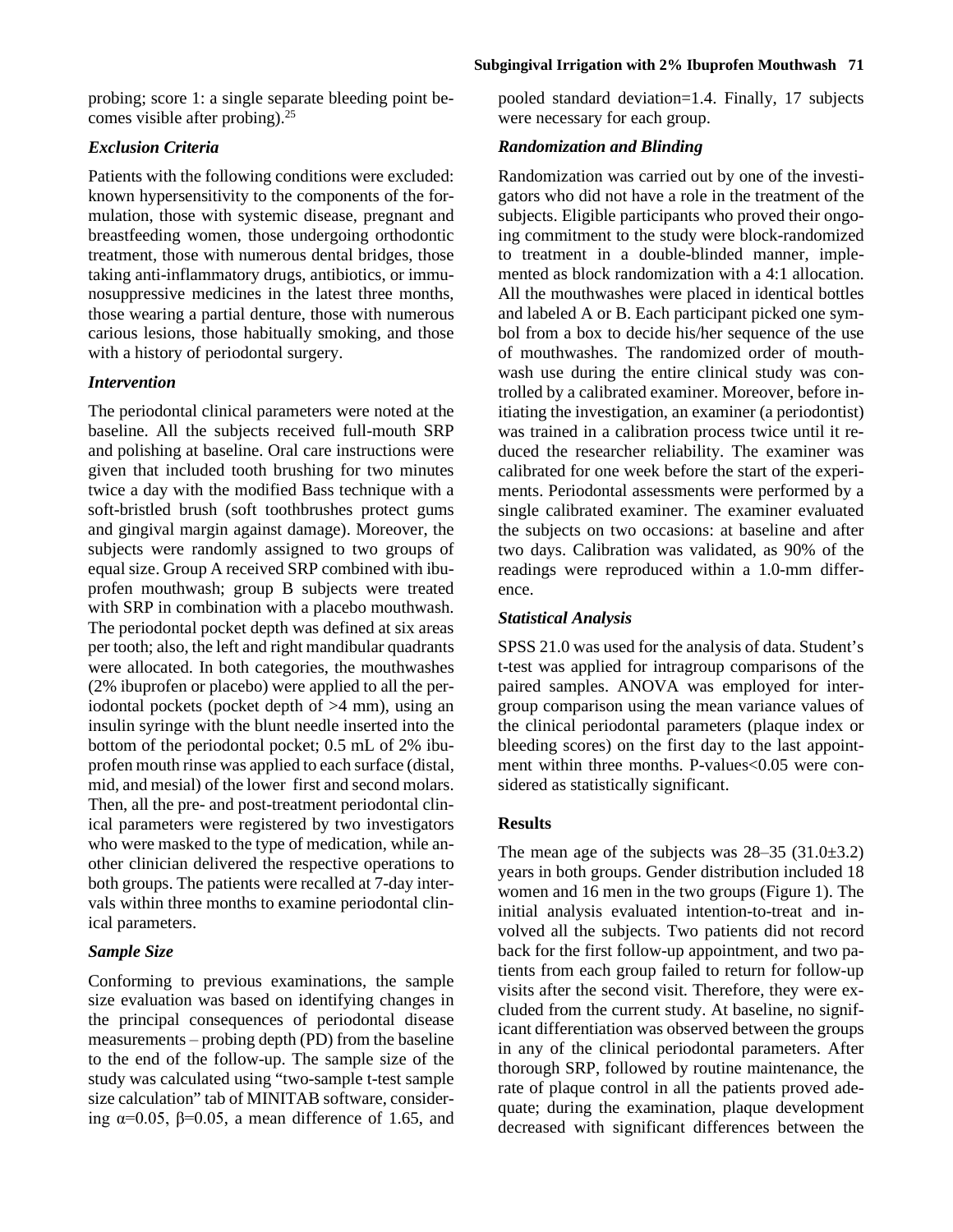#### **72 Farahmand et al.**



**Figure 1. CONSORT 2010 Flow Diagram**

two groups. Also, dental plaque deposits were minimal, with significant differences between the two groups. Statistically, a significant difference was found in PI between the ibuprofen and placebo mouthwashes after 12 weeks. However, the PI score was significantly higher in the ibuprofen mouthwash group compared to the placebo group at the threemonth interval (P<0.05) (Table 1). The BI and PD significantly decreased in the ibuprofen group compared to the placebo group after 6 and 12 weeks  $(P<0.05)$ ; Table 2 & Table 3). However, the CAL was significantly different only after 12 weeks in the ibuprofen group compared to the placebo group  $(P<0.05)$  (Table 4). The data were further analyzed to define variations in the distribution of the CAL before and after treatment. The ibuprofen group exhibited a significantly higher CAL than the placebo group. In the ibuprofen group, the percentage of patients with a gain in CAL between 1.5 and 2 mm was 0% versus 17% at the 12 week interval, indicating an improved CAL in the ibuprofen group compared to the placebo group. All the subjects tolerated the medicine well without any complications or adverse reactions. The soft tissues healed within normal limits, and no significant differences were observed.

#### **Discussion**

The present clinical study showed that COX-1 inhibitors might significantly decrease periodontal diseases and the healing of periodontal parameters compared to placebo mouthwash. On the other hand, the results showed the clinical efficacy of 2% ibuprofen mouthwash as an adjunct to periodontal debridement for the treatment of periodontal diseases. Furthermore, several studies have indicated the effect of the host response on the periodontium by blocking and modulating periodontal disease development. <sup>26</sup> In the present study, the changes in periodontal parameters after subgingival irrigation with ibuprofen led to a significant reduction in bleeding on probing at baseline and after 15, 30, 45, 60, 75, and 90 days.

Consistent with the present study, Yewey et  $al^{27}$ showed in beagle dogs that the application of a biodegradable subgingival delivery system for flurbiprofen resulted in a significant reduction in gingival inflammation. In another study, it was shown the statistically significant recovery in the gingival situation of the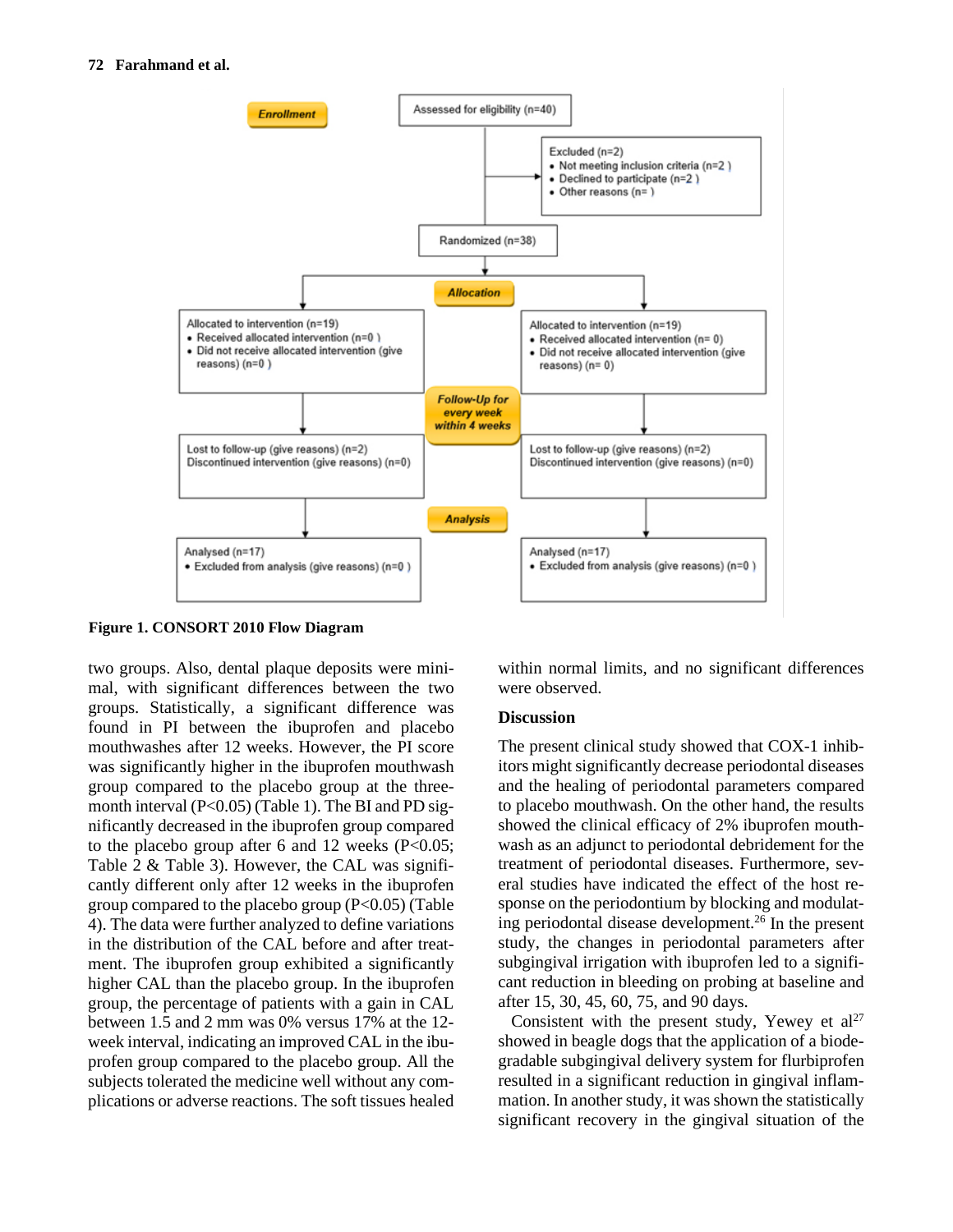**Table 1. The effect of both treatments on the mean values of plaque index (PI) among the study groups at baseline, 0, 1 and 3 months after treatment**

| <b>Plaque index</b> | <b>Ibuprofen group</b> | Placebo group |
|---------------------|------------------------|---------------|
|                     |                        |               |
| <b>Baseline</b>     | $0.1 + 0.73$           | $0.1 + 0.74$  |
| 6 weeks             | $0.43 + 0.03$          | $0.49 + 0.02$ |
| 12weeks             | $0.38 + 0.01$          | $0.43 + 0.02$ |
| p.value             | P<0.0001               |               |

subjects with the use of a flurbiprofen gel as an adjunct to SRP as correlated with oral prophylaxis or flurbiprofen gel only.28 Paolantonio reported that subgingival irrigation with 1% ASA in patients with periodontal disease resulted in a reduction in subclinical inflammation of the periodontal pockets. <sup>29</sup> Paquette et  $a^{30}$  showed that at the 90-day interval, the reduction in BoP was highly significant compared with the two other groups.

Srinivas et al $31$  reported the most considerable decrease in BoP with ketoprofen, which was significant, but it was found to be ineffective in reducing the pocket depth and CAL when ketoprofen gel was used. Vogel et al<sup>32</sup> showed that the local steroidal drug significantly prevented gingival inflammation, whereas the systematically applied non-steroidal drug had no apparent effect, also concluding that there was no significant effect on gingival crevicular fluid and BoP. Furthermore, Corry and Moran<sup>33</sup> suggested the use of strips of polymethacrylate cement as a delivery vehicle for the sustained release of NSAIDs, such as

**Table 2. The effect of both treatments on the mean values of Bleeding index (BI) among the study groups at baseline, 0, 1 and 3 months after treatment**

| <b>Bleeding on probing</b> | Ibuprofen group | Placebo group |
|----------------------------|-----------------|---------------|
| <b>Baseline</b>            | $0.97+0.68$     | $0.98 + 0.67$ |
| 6 weeks                    | $0.63 + 0.05$   | $0.85 + 0.09$ |
| 12weeks                    | $0.50 \pm 0.06$ | $0.73 + 0.08$ |
| <b>P-value</b>             | P < 0.0001      |               |

**Table 3. The effect of both treatments on the mean values of pocket depth (PD) among the study groups at baseline, 0, 1 and 3 months after treatment**

| Pocket depth    | <b>Ibuprofen group</b> | Placebo group |
|-----------------|------------------------|---------------|
| <b>Baseline</b> | $4.60+0.86$            | $4.61 + 0.83$ |
| 6 weeks         | $3.40+0.15$            | $3.86 + 0.15$ |
| 12weeks         | $2.70+0.18$            | $3.32+0.21$   |
| <b>P-value</b>  | P<0.0001               |               |

**Table 4. The effect of both treatments on the mean values of Clinical attachment level (CAL) among the study groups at baseline, 0, 1 and 3 months after treatment**

| <b>CAL</b>      | <b>Ibuprofen group</b> | Placebo group |
|-----------------|------------------------|---------------|
| <b>Baseline</b> | $4.82+0.49$            | $4.82+0.51$   |
| 6 weeks         | $3.56 + 0.10$          | $3.92+0.12$   |
| 12weeks         | $2.90+0.16$            | $3.50 + 0.23$ |
| <b>P-value</b>  | P < 0.0001             |               |

indomethacin, as an essential system for treating periodontal diseases. <sup>33</sup> However, the decrease in gingival inflammation might be attributed to the lowered plaque toxicity, interference with the subgingival plaque maturation, or possibly washing away unattached plaque.<sup>34-36</sup>

Furthermore, the present study showed a decrease in the clinical parameters of probing depth and clinical attachment levels. Del Puente et  $al<sup>37</sup>$  showed that the use of NSAIDs in cases with adult periodontitis resulted in less attachment loss. Funosas et al<sup>38</sup> showed that intra-crevicular application of 1% ASA and 2% ketoprofen gel as an adjunct to periodontal treatment in patients with chronic periodontitis could significantly reduce probing depths. In another study, the maximum PD reduction was observed in a few deep sites (7 mm) in the SRP-loxoprofen group compared to the SRP-placebo group.<sup>39</sup> However, several studies have shown that subgingival irrigation decreased mean probing depths by only one mm. 40,41 Nonetheless, several studies exhibited an even less reduction. 42-46 In other words, In root planing with irrigation therapy, probing pocket depths decreased up to 2 to 3 mm. 44,47-49 Therefore, if probing pocket depth decrease is required, root planing is indicated.

Furthermore, different agents that might influence drug delivery, such as calculus, irrigator head design, and irrigation pressure, have also been investigated. 50 The present study also showed a significant change in the plaque index score at 90 days. On the contrary, Johanson et  $al<sup>51</sup>$  showed that the drug has no significant effect on the plaque or bleeding index scores. Naprosyn might increase healing following the removal of microbial plaque; however, this drug does not suppress the inflammation-inducing properties of plaque, Naprosyn might increase recovery following plaque removal.<sup>51</sup> It is noteworthy that subgingival irrigation with medicines decreased plaque indices but failed to reduce the symptoms of inflammation;<sup>48-55</sup> however, when root planing was also employed, there were fewer bleeding spots.<sup>44,49,50,56,57</sup> Although the reduction in the inflammation of gingiva might have been due to lowered plaque toxicity, interference with the subgingival plaque maturation, or possibly removal of unattached plaque. 34-38

Farahmand et al<sup>58</sup> reported that the Ibuprofen gel, as an adjunct to SRP, might open up new horizons in the management of periodontal therapy and could be used to supplement the treatment to determine the inflammatory process and clinical signs of the disease more rapidly. Batool et al<sup>59</sup> injected 1.5% chlorhexidine and ibuprofen into the periodontal pockets in an experimental periodontitis mouse model and reported a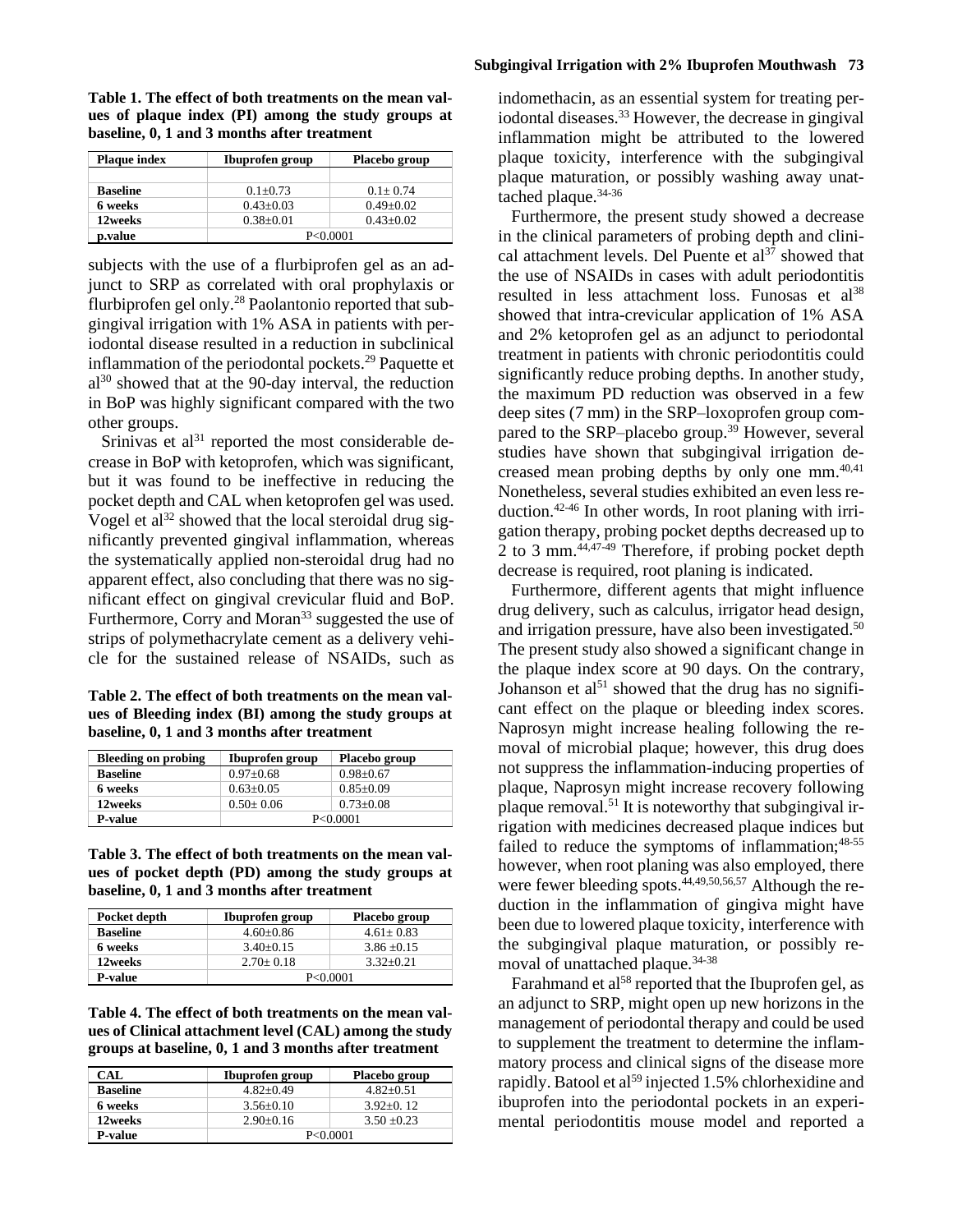## **74 Farahmand et al.**

reduction in inflammation and an improvement in periodontal wound healing through inflammatory cell scoring after treatment. Furthermore, another study showed that electrospun polycaprolactone scaffold functionalized with ibuprofen significantly improved the clinical attachment, reduced inflammation-induced bone loss, efficiently and differentially controlled inflammatory and migratory gingival cell reaction, and probably promoted periodontal regeneration. <sup>60</sup> That is why topical use is a valid alternative for completing the treatment of periodontal disease.

Local forms used in dentistry involve mouthrinses, supra- and subgingival irrigation, and subgingival devices. Subgingival or intra-crevicular tools improve the time that the active element remains within the periodontal pocket, thus assuring a longer delivery time. Various subgingival devices, as vehicles for delivering NSAIDs, have been studied, such as the subgingival irritation tools described by Paolantonio et al. 29

By improving oral hygiene habits plus periodontal therapy, a mechanical plaque control treatment on bacterial plaque could be reached, after which the anti-inflammatory action of NSAIDs could be applied in perfect treatment during a healing process. Furthermore, as there are many inflammatory mediators correlated with the host response in periodontal disease, it is necessary to clarify what drug offers the several appropriate effects on bone, soft tissues, and even upon some inflammatory mediators. However, the topically administered NSAIDs protocols employed in this investigation did not alter the plaque index more than the placebo did.

As the infectious factors that produce and improve the inflammatory process need to be reduced to enable NSAID anti-inflammatory activity, the plaque score might be expected to be a variable independent of NSAIDs employment, and more related to mechanical debridement, basic therapy, or changes in the patient's brushing method. However, it should be pointed out that some primary data imply that irrigation with high concentrations of substantive drugs might enhance the efficiency of root planing. Therefore, further research is needed to show the efficacy of this treatment modification. Hence, subgingival irrigation might be useful when root planing is less effective due to anatomical or other factors. Nevertheless, it becomes evident that the major failure of irrigation treatment is the immediate removal of subgingivally placed medications.

# **Conclusion**

Mechanical periodontal therapy is the most effective procedure for the treatment of chronic periodontitis. Now, it seems the use of topical medications might reduce the manifestations of periodontal disease, as well as mouthwashes containing ibuprofen.

#### **Authors' Contributions**

AF and MS designed and performed the experiments AF and FS conceived of the idea. AF, FS, and ZO implemented the study and performed data analysis. AF and BJE prepared the manuscript. MS edited the manuscript.

#### **Acknowledgements**

The authors wish to thank the patients participating in this study.

#### **Competing Interests**

The authors declare no conflict(s) of interest related to the publication of this work.

#### **Funding**

This study was supported by Amirhossein Farahmand by a grant and by providing materials used in this investigation for free.

#### **Ethics Approval**

The research protocol was reviewed and approved by the Ethics Committee (code of ethics: 2161) of the Faculty of Dentistry, and also registered in the Iranian Registry of Clinical Trials (code: IRCT2014050917587N4) and the clinicaltrials.gov (code: NCT02538237). The study procedure conforms to the principles outlined in the Declaration of Helsinki on human medical experimentation. Verbal and written informed consent was obtained from all the participants.

#### **References**

- 1. Savage A, Eaton KA, Moles DR, Needleman me. A systematic review of definitions of periodontitis and methods that have been used to identify this disease J Clin Periodontol, 2009 Jun; 36(6):458-67.
- 2. Havemose-Poulsen A, Sørensen LK, Bendtzen K, Holmstrup P. Polymorphisms within the IL-1 gene cluster: effects on cytokine profiles in peripheral blood and whole blood cell cultures of patients with aggressive periodontitis, juvenile idiopathic arthritis, and rheumatoid arthritis. J Periodontol 2007; 78:475-92.
- 3. Löe H. Periodontal disease. The sixth complication of diabetes mellitus. Diabetes Care 1993; 16:329-34.
- 4. Tomar SL, Asma S. Smoking-attributable periodontitis in the United States: findings from NHANES III. National Health and Nutrition Examination Survey. J Periodontol 2000; 71:743-51.
- 5. Cobb CM. Clinical significance of non-surgical periodontal therapy: an evidence-based perspective of scaling and root planing. J Clin Periodontol 2002;29 Suppl 2:6-16.
- 6. Vidal F, Cordovil I, Figueredo CM, Fischer RG. Non-surgical periodontal treatment reduces cardiovascular risk in refractory hypertensive patients: a pilot study. J Clin Periodontol. 2013;40(7):681–687.
- 7. Vergnes JN, Canceill T, Vinel A, Laurencin-Dalicieux S, Maupas-Schwalm F, Blasco-Baque V, Hanaire H, Arrive E,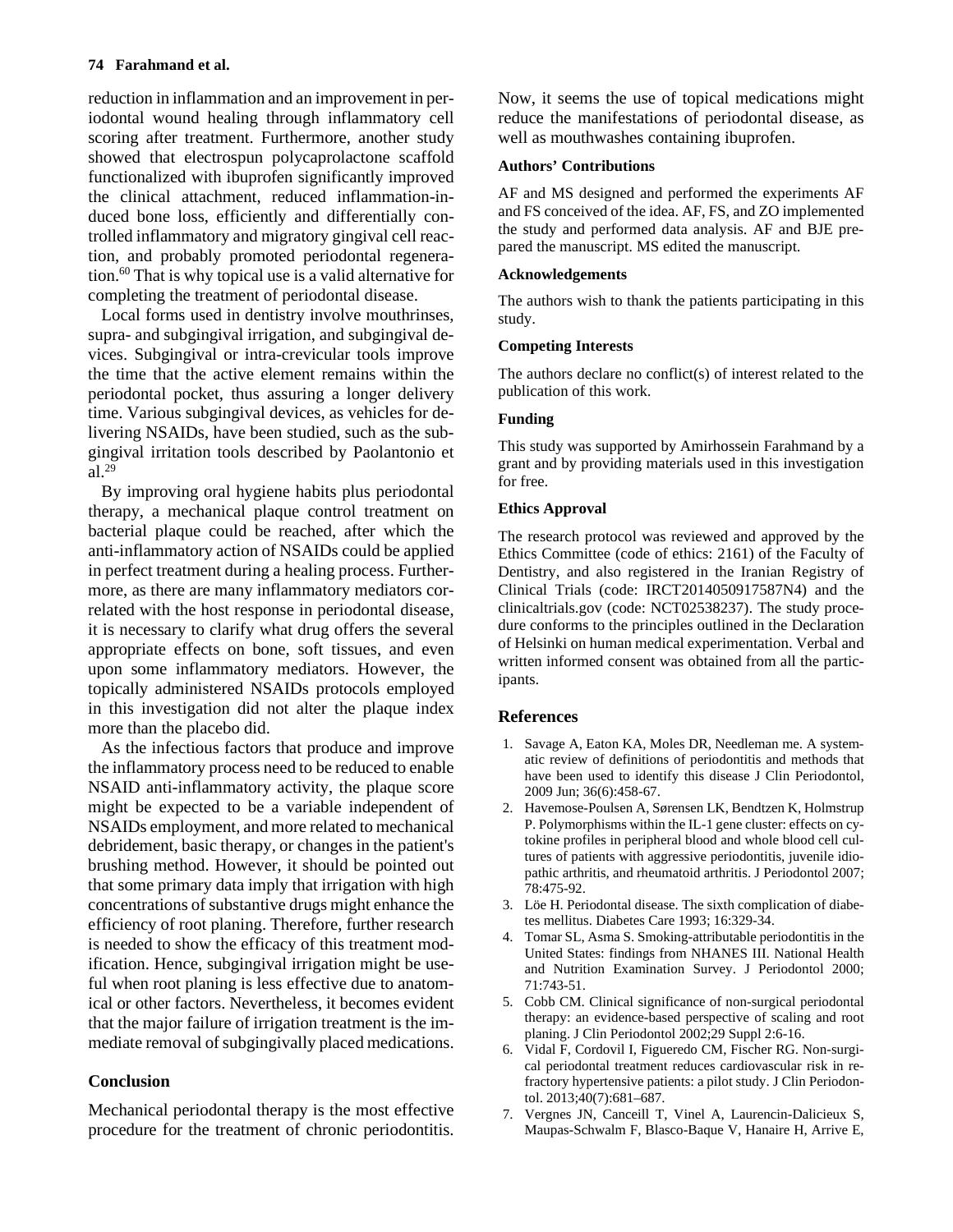#### **Subgingival Irrigation with 2% Ibuprofen Mouthwash 75**

Rigalleau V, Nabet C, et al. The effects of periodontal treatment on diabetic patients: the DIAPERIO randomized controlled trial. J Clin Periodontol. 2018;45(10):1150–1163.

- 8. Bertl K, Parllaku A, Pandis N, Buhlin K, Klinge B, Stavropoulos A. The effect of local and systemic statin use as an adjunct to non-surgical and surgical periodontal therapy-a systematic review and meta-analysis. J Dent. 2017;67:18– 28.
- 9. Haffajee AD, Socransky SS, Ebersole JL. Survival analysis of periodontal sites before and after periodontal therapy. J Clin Periodontol 1985; 12:553-67
- 10. Giannobile WV, Braun TM, Caplis AK, DoucetteStamm L, Duff GW, Kornman KS. Patient stratification for preventive care in dentistry. J Dent Res 2013; 92:694-701.
- 11. Kornman KS, Page RC, Tonetti MS. The host response to the microbial challenge in periodontitis: assembling the players. Periodontol 2000 1997;14: 33-53.
- 12. Page RC. The role of inflammatory mediators in the pathogenesis of periodontal disease. J Periodontal Res 1991;26(3 Pt 2):230-42.
- 13. 10.2. ShaluBathla, Host Modulatory Therapy, In Periodontics Revisited, 1st Edition, 292-295, 2011.
- 14. Holzhausen M etal. Protective effects of etoricoxib, a selective inhibitor of cyclooxygenase-2, in experimental periodontitis in rats. J Periodontal Res 2005; 40(3); 208-11.
- 15. Ohm K, Albers HK, Lisboa BP. Measurement of eight prostaglandins in human gingival and periodontal disease using high pressure liquid chromatography and radioimmunoassay. J Periodontal Res 1984; 19:501-511.
- 16. Abramson MM, Wolff LF, Offenbacher S, Aeppli DM, Hardie ND, Friedman HM. Flurbiprofen effect on gingival crevicular fluid prostaglandin and thromboxane levels in humans. J Periodontal Res. 1992 Sep; 27(5):539-43.
- 17. Jeffcoat MK, Reddy MS, Haigh S, Buchanan W, Doyle MJ, Meredith MP, Nelson SL, Goodale MB, Wehmeyer KR. A comparison of topical ketorolac, systemic flurbiprofen, and placebo for the inhibition of bone loss in adult periodontitis. J Periodontol. 1995 May; 66(5):329-38.
- 18. Offenbacher S, Williams RC, Jeffcoat MK, Howell TH, Odle BM, Smith MA, Hall CM, Johnson HG, Goldhaber P. Effects of NSAIDs on beagle crevicular cyclooxygenase metabolites and periodontal bone loss J Periodontal Res. 1992 May; 27(3):207-13.
- 19. Reddy MS etal. Periodontal host modulation with antiproteinase, anti-inflammatory and bone sparing agents. A systematic review. Ann Periodontol. 2003: 8[1]; 12-37.
- 20. Salvi GE, N. P. Lang .The Effects of Non-Steroidal Anti-Inflammatory Drugs [Selective and Non-Selective] on the Treatment of Periodontal Diseases. Curr Pharm Des. 2005; 11(14):1757-69.
- 21. Howell TH, Fiorellini J, Weber HP, Williams RC. Effect of the NSAID piroxicam, topically administered, on the development of gingivitis in beagle dogs. J Periodontal Res. 1991;26(3 Pt 1):180-3.
- 22. Armitage GC. Development of a classification system for periodontal diseases and conditions. Ann Periodontol. 1999;4(1):1-6.
- 23. Silness J, Loe H. Periodontal disease in pregnancy II. Correlation between oral hygiene and periodontal condition. Acta Odontol Scand. 1964;22:121-35.
- 24. O'Leary TJ, Drake RB, Naylor JE. The plaque control record. J Periodontol. 1972;43(1):38.
- 25. Carter HG, Barnes GP. The gingival bleeding index. J Periodontol. 1974;45(11):801-5.
- 26. Page R, Offenbacher S, Schroeder HE, Seymour GJ, Kornman KS. Advances in the pathogenesis of periodontitis: Summary of developments, clinical implications and future directions. Periodontol 2000 1997; 14: 216-248.
- 27. Yewey GL, Tipton AJ, Dunn RL, Manardi EM, McEnvoy RM, et al. Evaluation of biodegradable subgingival delivery system for Flurbiprofen. J Dent Res 1991; 70:324.
- 28. Deshpande NC, Bhat KM, Bhat GS, Deshpande AN. Randomized, controlled clinical study to evaluate efficacy of novel indigenously designed controlled release flurbiprofen gel system for management of periodontal diseases. Contemp Clin Dent. 2013 Jan; 4(1):32-6.
- 29. Paolantonio M; Fanali S; Di Genova S. Effetto di irrigazioni subgengivali con acetilsalicilato sul numero di leucociti polimorfonucleati in tasche parodontali di media profondita. Minerva Stomatol 1995; 44:265-271.
- 30. Paquette DW, Lawrence HP, Maynor GB, Wilder R, Binder TA, Troullos E, et al. Pharmacodynamic effects of ketoprofen on crevicular fluid prostanoids in adult periodontitis. J Clin Periodontol 2000; 27:558-66
- 31. Srinivas M, Medaiah S, Girish S, Anil M, Pai J, Walvekar A. The effect of ketoprofen in chronic periodontitis: A clinical double-blind study. J Indian Soc Periodontol. 2011 Jul; 15(3):255-9.
- 32. Vogel RI, Copper SA, Schneider LG, Goteiner D. The effects of topical steroidal and systemic nonsteroidal anti-inflammatory drugs on experimental gingivitis in man. J Periodontol. 1984 Apr; 55(4):247-51.
- 33. Corry D, Moran J. Assessment of acrylic bone cement as a local delivery vehicle for the application of non-steroidal anti-inflammatory drugs. Biomaterials 1998; 19:1295-1301.
- 34. Flemmig TF, Newman MG, Doherty F, et al. Supragingival irrigation with 0.06% chlorhexidine in naturally occurring gingivitis. I. 6-month clinical observations. J Periodontol 1990; 61:112-117.
- 35. Derdivanis JP, Bushmaker S, Dagenais F. Effects of a mouthwash in an irrigating device on accumulation and maturation of dental plaque. J Periodontol 1978; 49:81-84.
- 36. Fine DH, Letizia OJ, Mandel ID. The effect of rinsing with Listerine antiseptic on the properties of developing dental plaque. J Clin Periodontol 1985; 12:660-666.
- 37. Del Puente A, Shlossman M, Arevalo A, Knowler W, Genco R. Relationship of rheumatoid arthritis and periodontal disease [Abstr.2064]. J Dent Res 1988; 67 (Spec. Issue):371.
- 38. Funosas ER, Escovich L, Maestri L.The use of topical subgingival gels of non-steroidal anti-inflammatory drugs (NSAIDs) as an adjunct to non-surgical management of chronic periodontitis. Acta Odontol Latinoam. 2009; 22(3):215-9.
- 39. Pinho Mde N, Pereira LB, de Souza SL, Palioto DB, Grisi MF, Novaes AB Jr, Taba M Jr. Short-term effect of COX-2 selective inhibitor as an adjunct for the treatment of periodontal disease: a clinical double-blind study in humans. Braz Dent J. 2008; 19(4):323-8.
- 40. Haskel E, Esquenasi J, Yussim L. Effects of subgingival chlorhexidine irrigation in chronic moderate periodontitis. J Periodontol 1986; 57:305-310.
- 41. Lazzaro AJ, Bissada NF. Clinical and microbiologic changes following the irrigation of periodontal pockets with metronidazole or stannous fluoride. Periodontol Case Rep 1989; 1:12-19.
- 42. Soh LL, Newman HN, Strahan JD. Effects of subgingival chlorhexidine irrigation on periodontal inflammation. J Clin Periodontol 1982; 9:66-74.